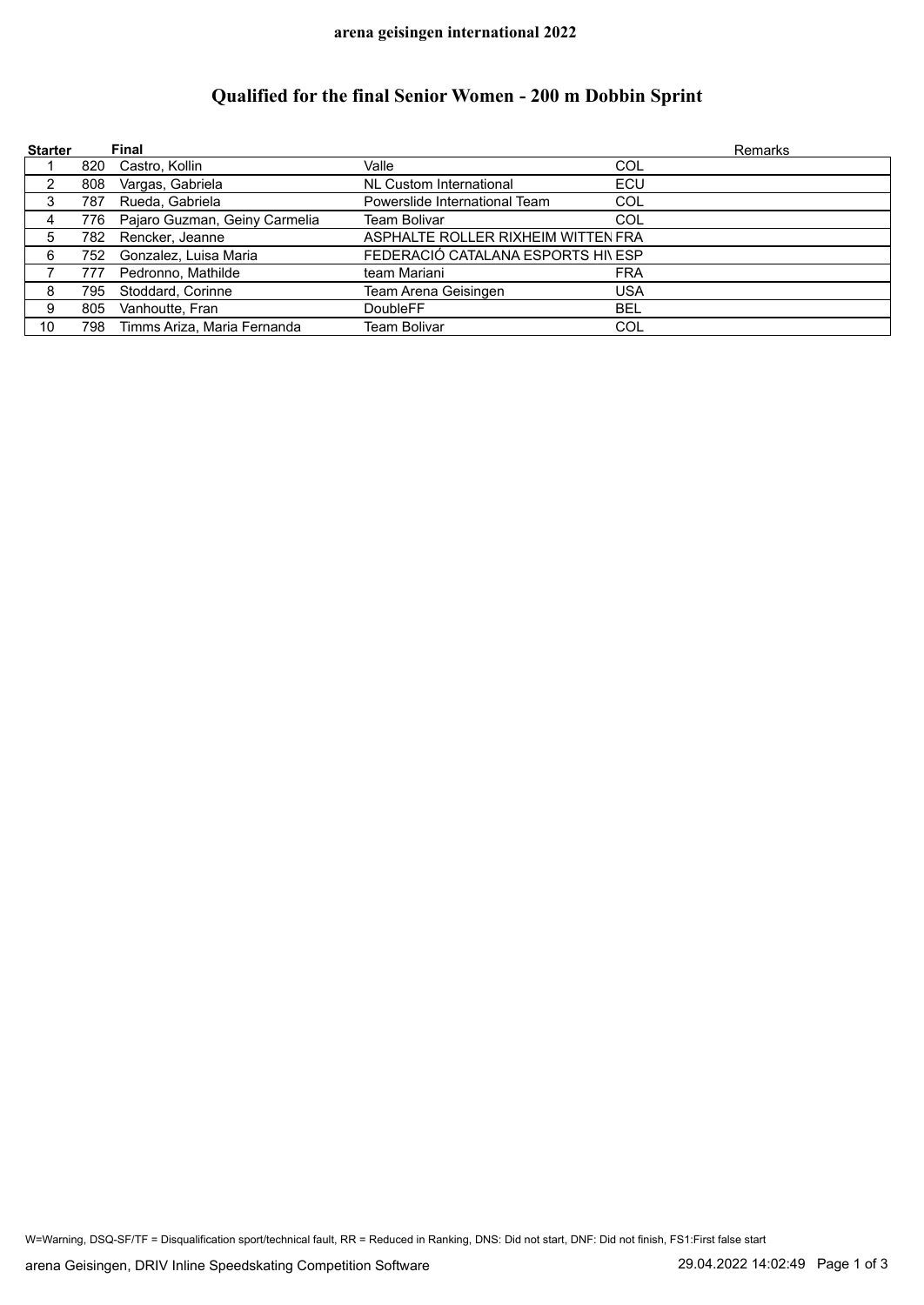## **Results qualification Senior Women - 200 m Dobbin Sprint**

Qualified for the Final: 10 best time

| <b>Results</b> | Qualification1                                 |                                                         |                              |    | Rank Points/Time Remarks |
|----------------|------------------------------------------------|---------------------------------------------------------|------------------------------|----|--------------------------|
|                | 798 Timms Ariza, Maria Fernanda                | Team Bolivar                                            | COL                          | 1  | 15,015                   |
|                | 805 Vanhoutte, Fran                            | <b>DoubleFF</b>                                         | <b>BEL</b><br>$\overline{c}$ |    | 15,066                   |
|                | 795 Stoddard, Corinne                          | Team Arena Geisingen                                    | <b>USA</b>                   | 3  | 15,146                   |
|                | 777 Pedronno, Mathilde                         | team Mariani                                            | <b>FRA</b>                   | 4  | 15,169                   |
|                | 752 Gonzalez, Luisa Maria                      | FEDERACIÓ CATALANA ES                                   | <b>ESP</b><br>5              |    | 15,178                   |
|                | 782 Rencker, Jeanne                            | ASPHALTE ROLLER RIXHE FRA                               | 6                            |    | 15,223                   |
|                | 776 Pajaro Guzman, Geiny Carmelia Team Bolivar |                                                         | $\overline{7}$<br>COL        |    | 15,264                   |
|                | 787 Rueda, Gabriela                            | Powerslide International Tear                           | COL<br>8                     |    | 15,267                   |
|                |                                                | <b>NL Custom International</b>                          | ECU                          | 9  | 15,287                   |
|                | 808 Vargas, Gabriela                           | Valle                                                   | COL                          | 10 | 15,385                   |
|                | 820 Castro, Kollin                             |                                                         | <b>GTM</b>                   | 11 |                          |
|                | 819 Soberanis, Dalia                           | team arena geisingen                                    |                              |    | 15,408                   |
|                | 748 Garzon Arboleda, Luz Karime                | <b>Team Bolivar</b>                                     | COL                          | 12 | 15,433                   |
|                | 757 Imhof, Leonie                              | Blau-Gelb Gross-Gerau                                   | <b>GER</b>                   | 13 | 15,437                   |
|                | 725 Brunet Álvarez, Haila                      | MX Takino MPC                                           | <b>CUB</b>                   | 14 | 15,444                   |
|                | 807 Varani, Asja                               | A.S.D. ROLLING PATTINAT( ITA                            |                              | 15 | 15,482                   |
|                | 789 San martín, Javiera                        | team chile                                              | CHI                          | 16 | 15,528                   |
|                | 792 Schimek, Laethisia                         | Powerslide/Matter racing                                | <b>GER</b>                   | 17 | 15,529                   |
|                | 781 Perez Moreales, Romina                     | Colo colo                                               | CHI                          | 18 | 15,633                   |
|                | 745 Gaiser, Larissa                            | team arena geisingen                                    | <b>GER</b>                   | 19 | 15,640                   |
|                | 813 Vos, Anke                                  | <b>DoubleFF</b>                                         | <b>BEL</b>                   | 20 | 15,642                   |
|                | 731 Carreño Miranda, Camila Monse Colo colo    |                                                         | CHI                          | 21 | 15,700                   |
|                | 784 Rodgers, Kelsey                            | GTC2022 Bont USA Fast Fo                                | <b>USA</b>                   | 22 | 15,737                   |
|                | 804 Van loon, Lianne                           | RTC Midden                                              | <b>NED</b>                   | 23 | 15,754                   |
|                | 755 Humanes, Ana                               | C.M.P Arganda del Rey                                   | <b>ESP</b>                   | 24 | 15,774                   |
|                | 800 Traslaviña, Alejandra                      | team chile                                              | CHI                          | 25 | 15,812                   |
|                | 806 Vanhoutte, Stien                           | NL Custom International                                 | <b>BEL</b>                   | 26 | 15,863                   |
|                | 775 Paganello, Alessia                         | ASD Polisportiva Bellusco                               | <b>ITA</b>                   | 27 | 15,886                   |
|                | 762 Letelier, Valentina                        | Mexico                                                  | <b>MEX</b>                   | 28 | 15,921                   |
|                | 786 Rossi, Linda                               | Torollski Center                                        | <b>ITA</b>                   | 29 | 15,925                   |
|                | 790 Saronni, Sofia                             | ASD Polisportiva Bellusco                               | <b>ITA</b>                   | 30 | 15,981                   |
|                | 802 Valanzano, Giorgia                         | SSDS MENS SANA IN CORI                                  | <b>ITA</b>                   | 31 | 15,983                   |
|                | 747 Gardi, Dominika                            | team arena geisingen                                    | <b>HUN</b>                   | 32 | 16,034                   |
|                | 734 Chaparro, Mariana                          | Equipo bogota                                           | COL                          | 33 | 16,040                   |
|                | 736 De Palma, Lucrezia                         | S.S.D.S Mens Sana in Corpc ITA                          |                              | 34 | 16,071                   |
|                | 754 Huls, Fleur                                | <b>KNSB Talent Team Noord</b>                           | <b>NED</b>                   | 35 | 16,102                   |
|                | 733 Champagnac, Mathilde                       | PIBRAC ROLLER SKATING                                   | <b>FRA</b>                   | 36 | 16,157                   |
|                | 812 Viveros, Johana                            | Valle                                                   | COL                          | 37 | 16,199                   |
|                | 763 Lissandron, Gaia                           | ASD PATTINATORI SPINEA                                  | <b>ITA</b>                   | 38 | 16,229                   |
|                | 801 Ulloa, Nicolle Denisse                     | <b>RPA</b>                                              | <b>CHI</b>                   | 39 | 16,239                   |
|                | 726 Buccolini, Valentina                       | A.P.D. JUVENILIA                                        | <b>ITA</b>                   | 40 | 16,249                   |
|                |                                                | <b>ASD BRIANZAINLINE</b>                                | <b>ITA</b>                   | 41 | 16,251                   |
|                | 749 Gatti, Melissa                             |                                                         | <b>ITA</b>                   | 42 | 16,290                   |
|                | 797 Tiberto, Angela                            | ASD Polisportiva Bellusco<br>Team Redvil Racer / TSG Au | <b>GER</b>                   | 43 | 16,325                   |
|                | 779 Petry, Franziska                           |                                                         |                              |    |                          |
|                | 724 Bormida, Giorgia                           | Powerslide/Matter racing                                | <b>ITA</b>                   | 44 | 16,329                   |
|                | 783 Rios Vergara, Raquel Cecilia               | team arena geisingen                                    | <b>COL</b>                   | 45 | 16,345                   |
|                | 774 Otto, Angelina                             | RSV Blau-Weiß Gera e.V.                                 | <b>GER</b>                   | 46 | 16,364                   |
|                | 732 Carrero Lopez, Nagge Andreina Unión Norte  |                                                         | <b>COL</b>                   | 47 | 16,364                   |
|                | 728 Cabrera, Sara                              | Ciudad del Turia                                        | <b>ESP</b>                   | 48 | 16,415                   |
|                | 773 Orndorff, Erica                            | GTC2022 KitLab Fast Forwa                               | <b>USA</b>                   | 49 | 16,440                   |
|                | 794 Soriani, Letizia                           | Rolling pattinatori bosica                              | <b>ITA</b>                   | 50 | 16,455                   |
|                | 803 van der Meer, Bianca                       | <b>KNSB Talent Team Noord</b>                           | <b>NED</b>                   | 51 | 16,475                   |
|                | 810 Veen, Fleur                                | Team A6.nl                                              | <b>NED</b>                   | 52 | 16,478                   |
|                | 742 Fajkusova, Marketa                         | <b>KSBM Praha</b>                                       | <b>CZE</b>                   | 53 | 16,506                   |
|                | 785 Rossetto, Elena                            | Azzurra Pattinaggio Corsa Tr                            | ITA                          | 54 | 16,513                   |
|                | 814 Wenger, Nadja                              | team arena geisingen                                    | SUI                          | 55 | 16,537                   |
|                | 799 Thiebault, Léontine                        | <b>CPB Belleville</b>                                   | <b>FRA</b>                   | 56 | 16,559                   |
|                | 723 Bohumska, Jana                             | KSBM Praha                                              | CZE                          | 57 | 16,564                   |
|                | 817 Woolaway, Luisa Sophie                     | team arena geisingen                                    | <b>ITA</b>                   | 58 | 16,568                   |
|                | 740 Duque, Kayla                               | GTC2022 Team Florida / Evc                              | <b>USA</b>                   | 59 | 16,583                   |
|                | 780 Petuschnigg, Anna                          | Hypo Lattella World Team                                | <b>AUT</b>                   | 60 | 16,634                   |
|                | 815 Widua, Chiara                              | Aufbau Team - RSV Blau-We                               | GER                          | 61 | 16,646                   |

W=Warning, DSQ-SF/TF = Disqualification sport/technical fault, RR = Reduced in Ranking, DNS: Did not start, DNF: Did not finish, FS1:First false start